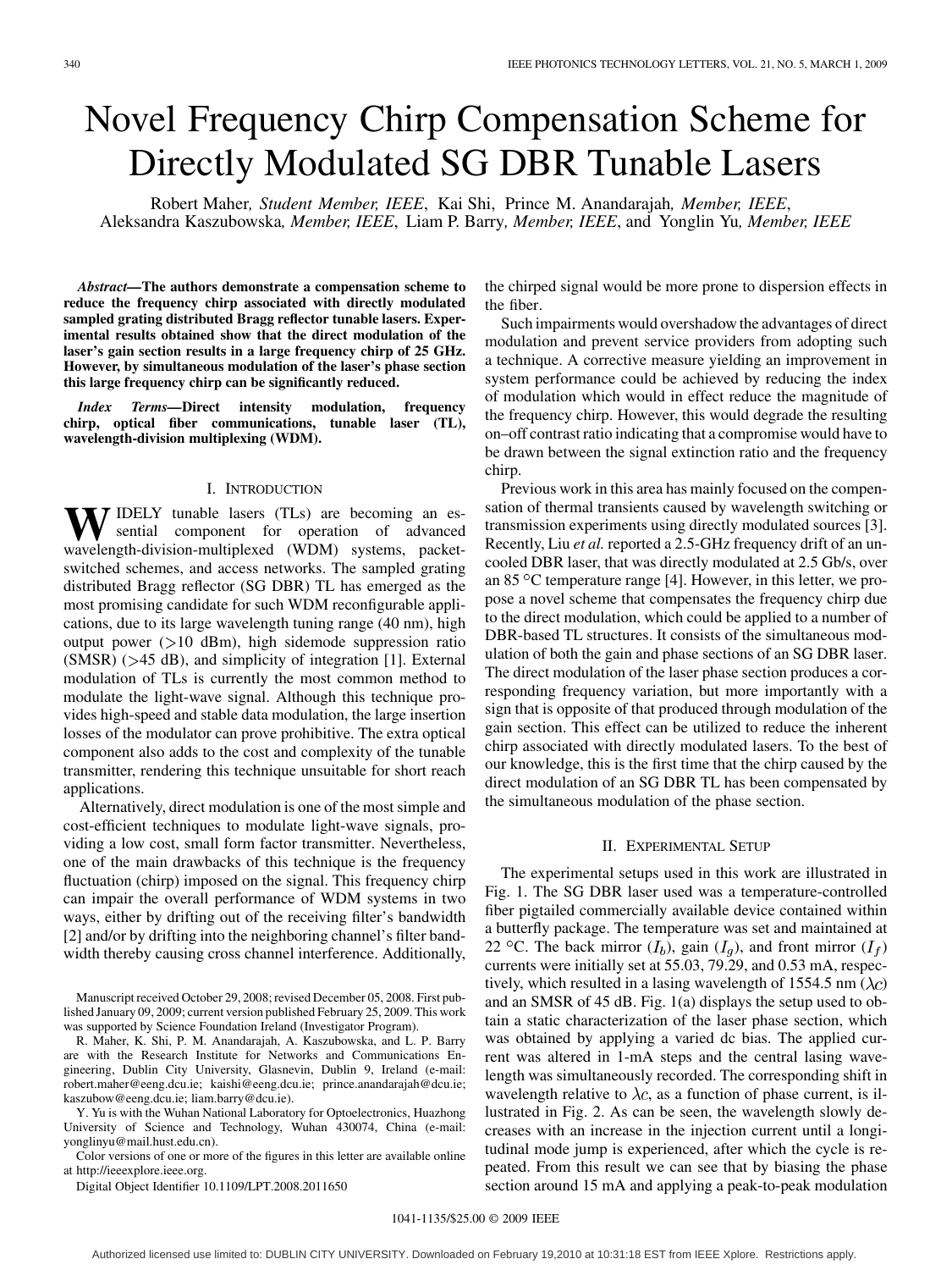

Fig. 1. (a) Setup for static characterization of phase section and (b) experimental setup for frequency chirp compensation scheme.



Fig. 2. Wavelength shift as a function of phase current, relative to central wavelength at zero bias (1554.5 nm).

of 10 mA, we can achieve a maximum frequency shift without incurring a mode hop.

In order to obtain a qualitative analysis of the proposed compensation scheme, the direct modulation induced frequency chirp was analyzed for both the gain and phase sections individually. This was achieved, as in Fig. 1(b), by analyzing the directly modulated TL output with the aid of a commercially available complex optical spectrum analyzer (OSA) (AP2443B) that had a spectral resolution of 20 MHz. Using this device, both the intensity and phase information of the signal could be retrieved. However, a requirement for phase measurements on the complex OSA, limited us to using a four bit patterned sequence of 1100 to directly modulate the TL at a clock rate of 2.5 GHz. Additionally, the bandwidth of the laser gain section  $(\sim 1.5$  GHz) also restricted the upper limit of the data rate.

The repeated pattern of 1100 was amplified and split into two paths. One arm consisting of a variable attenuator and a bias tee was connected to the phase section, while the second arm consisting of only a bias tee was connected to the gain section. The frequency chirp due to direct modulation was recorded using the complex OSA when only the phase section was connected, for a number of modulation voltages. This characterization was repeated for the gain section of the device, therefore providing an accurate representation of the chirp magnitude and sign for both sections individually. This characterization enabled the selection of optimal operating conditions for the phase section to achieve complete frequency chirp compensation. For the frequency chirp compensation scheme, both sections of the device are modulated simultaneously. Therefore, the electrical



Fig. 3. Chirp profiles of both the phase and gain section for a number of drive voltages.



Fig. 4. Intensity (solid line) and chirp (dotted line) profile (a) with only gain modulation and (b) with both gain and phase modulation.

path lengths to both sections of the laser were matched in order to ensure an optimum bit-by-bit compensation. The output of the laser was again monitored with the complex OSA.

## III. RESULTS AND DISCUSSION

The initial chirp profiles characterized at a number of peak-topeak modulation drive conditions are shown in Fig. 3. Here the gain and phase sections were modulated individually with a pattern (1100) clocked at 2.5 GHz. The chirp profile spanning from 0.4 to 1.2 ns corresponds to a time when the two 1-bit symbols are present. By comparing the respective chirp characteristics, an optimum drive voltage for both sections was devised. The compensation scheme is enabled by the fact that the frequency chirps exhibited by both sections have opposing signs when directly modulated by an identical bit sequence. As expected, current injection into the passive phase section leads to a negative change in the refractive index and therefore results in a blue shift in frequency due to the free carrier plasma effect [5]. Conversely, carrier injection into the gain section causes a transient chirp on the leading and trailing edges of the modulated optical signal, with some intermittent adiabatic chirp [6]. However, it is important to note that if the modulation rate is high enough, the transient frequency chirp will dominate, resulting in a frequency chirp opposite to that imposed by the phase section. This is the principle by which this chirp compensation scheme operates.

Fig. 4 illustrates the intensity and chirp profiles of the directly modulated SG DBR laser, measured using the complex OSA, for the two scenarios. First, modulation was applied to the gain section of the device with the phase section dc biased at 15 mA [Fig.  $4(a)$ ]. The figure shows two 1-bits corresponding to 800 ps with a large frequency chirp of 25 GHz. Fig. 4(b) displays the intensity and chirp profile of the laser output when both sections are modulated. There is a dramatic improvement in the